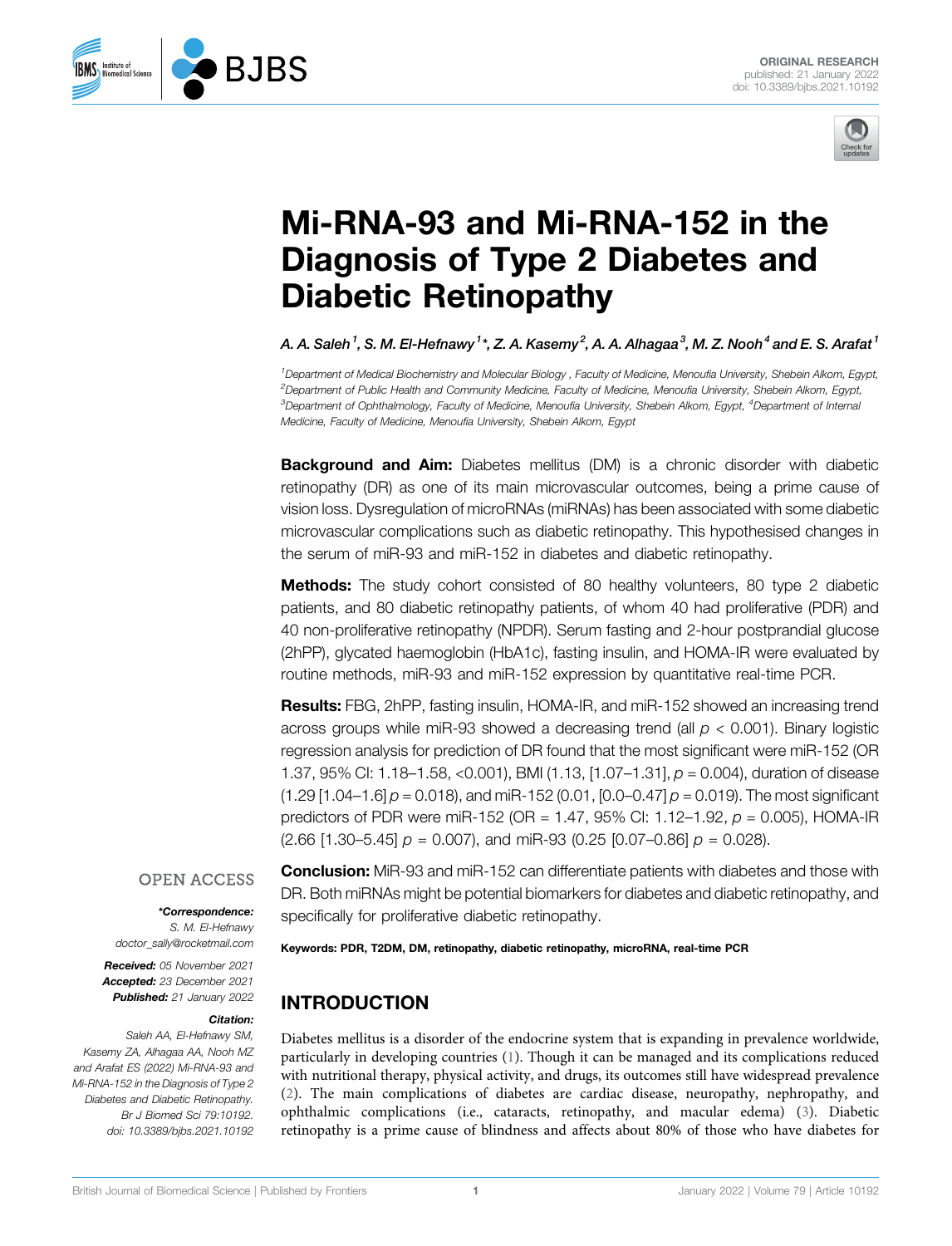20 years or more ([4](#page-5-3)). The pathogenesis of diabetic retinopathy involves retinal microvascular dysfunction and its clinical features are mainly due to basement membrane thickening, abnormal endothelial proliferation, and angiogenesis ([5](#page-5-4)).

MicroRNAs (miRNAs) are short non-coding single-stranded RNAs, 18–24 nucleotides in length, concerned with moderating gene expression, and reputed to affect the expression of one-third of all genes [\(6\)](#page-5-5). Dysregulation of miRNAs has been associated with some diabetic microvascular complications as diabetic nephropathy and related to disease progression ([7](#page-5-6)). Also, various miRNAs have been linked with different types of diabetes, as miRNA-223 is linked with the pathogenesis of gestational diabetes [\(8\)](#page-5-7). Additionally, Kovacs et al. [\(9\)](#page-5-8), showed that the miRNAs expression profile has changed during diabetic retinopathy. They play an important regulatory role in the process of visual function via involvement in the regulation of the physiological processes such as apoptosis of retinal cells and neovascularization [\(5\)](#page-5-4).

MiRNA-93 is coded by intron 13 of MCM7 on chromosome 7 and is metabolically controlled [\(10](#page-5-9)). Elevated glucose has reportedly influenced miRNA-93 expression. Additionally, miRNA has been found to control vascular endothelial growth factor (VEGF) level which is associated with the pathogenesis of inflammatory diseases and microvascular diabetic complications ([11\)](#page-5-10).

MiR-152 is a member of the miR-148/152 family coded for at 17q21.32 ([12](#page-5-11)). MiR-152 plasma levels are linked to plasma osmolality in diabetes and as such may be involved in the pathophysiology [\(13](#page-5-12)). Moreover, pancreatic islets of diabetic patients expressed higher levels of miR-152 and may affect insulin release ([14](#page-5-13)). We hypothesised changes in miR-93 and miR-152 in diabetes and its ocular complications i.e. proliferative and non-proliferative retinopathy.

#### SUBJECTS AND METHODS

This research was fulfilled with the assistance of the Medical Biochemistry department, Endocrinology Unit, at the Internal Medicine department and Ophthalmology Department, Faculty of Medicine, Menoufia University. We tested out the hypothesis in 80 healthy volunteers, 80 patients diagnosed with type 2 diabetes mellitus (T2DM), and 80 diabetic patients complicated with retinopathy. The latter were further subdivided into 40 with proliferative diabetic retinopathy and 40 with non-proliferative diabetic retinopathy. Diagnosis was as per the 2018 Standards of The American Diabetes Association (ADA) ([15](#page-5-14)), these being the presence of any of the following measures: 8-h fasting plasma glucose level of ≥7 mmol/L, a 2-h plasma glucose level of ≥11.1 mmol/L after a 75-g oral glucose tolerance test (OGTT), or a random plasma glucose of ≥11.1 mmol/L, the typical presentation of hyperglycemia (i.e., polyuria, polydipsia, hyperphagia, loss of weight) or hyperglycemic crisis, and a haemoglobin A1c (HbA1c) level of ≥6.5%. The inclusion criterion for diabetic retinopathy group was with different stages of diabetic retinopathy with poor vision (not corrected by refraction). Exclusion criteria were patients with

epiretinal membrane and traction at the macula apparent clinically by VOLK (90D), any ocular surgery, media opacity, glaucoma, and any retinal diseases apart from diabetic retinopathy. History taken included the duration of diabetes. Ophthalmic examination was corrected Snellen's visual acuity, converted to log MAR acuity (Minimal Angle of Resolution) for (statistical analysis, slit lamp examination, fundus biomicroscopy by Volk (90D) and intraocular pressure measurement, clinical examination with anthropometric assessment. Calculation of body mass index (BMI) was completed by dividing body weight expressed in kilograms by height expressed in square meters [\(16](#page-5-15)). Investigations include colour fundus photography and Fluorescein angiography (FA). A digital retinal camera system (TOPOCON) was used for FA examination after pupillary dilation with (tropicamide 1%). Regarding FA features, the Degree of diabetic retinopathy was classified according to ETDRS study ([17\)](#page-5-16) as follows:—Non-proliferative diabetic retinopathy (Mild: at least one microaneurysm. Moderate: more than just microaneurysms. Severe: haemorrhage and exudates in all four quadrants, venous beading in two or more quadrants, or IRMA in at least one quadrant. Very severe: any patient with two or more of the characteristics of severe non-proliferative diabetic retinopathy).—Proliferative diabetic retinopathy: neovascularization in the retina and or the optic disc, vitreous and or preretinal haemorrhage. Prior to sample collection, written approval agreed by the Human Rights Committee in Research at Menoufia University was obtained from all studied cases and controls.

After 8 h of fasting, 10 ml of venous blood was taken from every subject by sterile vein-puncture for routine insulin, glucose, and HbA1c. Insulin resistance was calculated by the homeostatic model assessment (HOMA) ([18\)](#page-5-17). HOMA-IR equals fasting glucose (mg/dl) multiplied by fasting insulin (μIU/ml) then divided by a constant of 405.

Assessment of miR-93 and miR-152 Expression by Real-time PCR: MiRNA was purified from 100 µl of fresh serum samples; total RNA with miRNAs was extracted utilizing a miRNeasy kit (QIAGEN, United States). The quantity and quality of the RNA in our samples were evaluated by NanoDrop instrument (Thermo Scientific, United States). Isolated RNA was kept at −80° C. Furthermore, cDNA was obtained by reverse transcription via miScript II RT kit (QIAGEN, United States). The reaction was fulfilled on ice in a total reaction volume of 20 μl, consisting of: 4 μl of miScript HiSpec RT buffer, 2 μl of miScript Nucleics Mix, 2 μl of miScript™ reverse transcriptases, 2 μl of nuclease-free H2O, and 10 μl of purified miRNA. Reaction was preceded in a 2720 Applied Bio-systems thermal cycler (Singapore) for one cycle of 37° C for 60 min followed by 95° C for 5 min to inhibit the reverse transcriptase enzyme. The formed cDNA was kept at −20°C until the real-time PCR stage. Real-time PCR was carried out utilizing a miScript SYBR Green PCR kit (QIAGEN, United States). Before reaction processing, cDNA was diluted with nuclease-free H<sub>2</sub>O at a ratio of 1:5, and a net volume of 25  $\mu$ l was used (12.5 μl of SYBR Green Master Mix, 3.5 μl of nucleasefree water, 4 μl of diluted cDNA, 2.5 μl of miScript universal primer, and 2.5 μl of miScript primer assay). MiRNA-16 was co-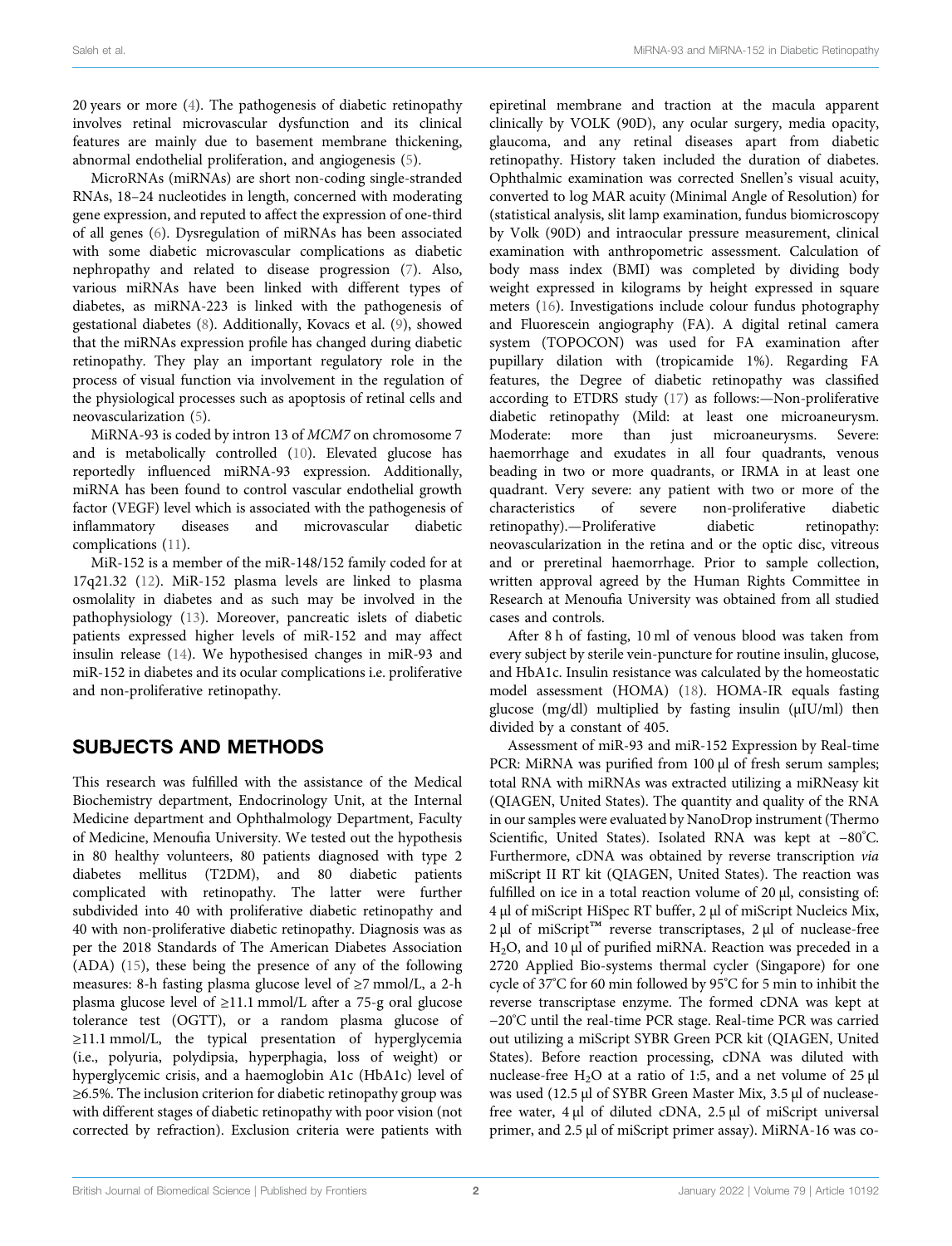#### <span id="page-2-0"></span>TABLE 1 | Characteristics and laboratory investigations.

|                          | Controls $(n =$        |                                           | <b>Patients</b>                                            |                                                               | Trend            | <b>Effect size</b>          | p-value |
|--------------------------|------------------------|-------------------------------------------|------------------------------------------------------------|---------------------------------------------------------------|------------------|-----------------------------|---------|
|                          | 80)<br>Mean $\pm$ SD   | <b>Diabetes</b><br>mellitus<br>$(n = 80)$ | Non-proliferative<br>diabetic<br>retinopathy<br>$(n = 40)$ | <b>Proliferative</b><br>diabetic<br>retinopathy<br>$(n = 40)$ | analysis<br>test | (95% CI)                    |         |
|                          |                        | Mean $\pm$ SD                             | Mean $\pm$ SD                                              | Mean $\pm$ SD                                                 |                  |                             |         |
| Age (y)                  | $57.5 \pm 8.6$         | $57.3 \pm 9.1$                            | $57.3 \pm 9.1$                                             | $56.5 \pm 9.4$                                                |                  |                             | 0.945   |
| Sex: male/female         | 48/32                  | 52/28                                     | 24/16                                                      | 20/20                                                         |                  |                             | 0.457   |
| Family history of        |                        | 76 (95%)                                  | 36 (90%)                                                   | 36 (90%)                                                      |                  |                             | 0.574   |
| diabetes                 |                        |                                           |                                                            |                                                               |                  |                             |         |
| Disease duration (years) |                        | $4.0(2.3 - 8.8)$                          | $9.5(6 - 16.8)$                                            | $15.5(13-17)$                                                 | 7.99             | $0.50$ [0.42-0.58]          | < 0.001 |
| BMI (kg/m <sup>2</sup> ) | $22.1 \pm 2.6$         | $26.3 \pm 2.3$                            | $28.0 \pm 2.3$                                             | $28.7 \pm 1.9$                                                | 12.03            | $0.59$ $[0.53 - 0.65]$      | < 0.001 |
| FBG (mmol)               | $4.8 \pm 0.5$          | $11.7 \pm 2.8$                            | $14.9 \pm 4.3$                                             | $17.9 \pm 2.1$                                                | 15.07            | $0.74$ [0.70-0.77]          | < 0.001 |
| 2hPP (mmol)              | $4.9 \pm 0.5$          | $13.4 \pm 3.2$                            | $16.9 \pm 4.4$                                             | $19.3 \pm 2.3$                                                | 14.68            | $0.72$ [0.68-0.75]          | < 0.001 |
| HbA1C (%)                | $5.3 \pm 0.8$          | $9.6 \pm 1.1$                             | $10.9 \pm 1.3$                                             | $12.1 \pm 1.6$                                                | 14.85            | $0.73$ [0.68-0.77]          | < 0.001 |
| Fasting insulin          | $4.1 \pm 0.5$          | $21.4 \pm 3.1$                            | $22.6 \pm 4.2$                                             | $28.1 \pm 2.2$                                                | 14.28            | $0.71$ [0.66-0.76]          | < 0.001 |
| HOMA.IR                  | $0.9(0.8-0.9)$         | $10.5(8.2 - 13.5)$                        | 13.1 (9.9-21.9)                                            | 21.7 (21.4-24.5)                                              | 14.89            | $0.73$ [0.69-0.77]          | < 0.001 |
| MiR-93 (fold difference) | 1.0<br>$(0.32 - 1.67)$ | $0.62$ (0.41-0.95)                        | $0.19(0.17 - 0.31)$                                        | $0.07$ (0.04-0.12)                                            | 12.45            | $-0.61$ $[-0.69]$ $[-0.53]$ | < 0.001 |
| MiR-152 (fold            | 1.0                    | 5.30 (1.56-9.22)                          | $13.0 (7.7 - 15.7)$                                        | 37.1 (18.28-47.50)                                            | 14.53            | $0.71$ [0.67-0.76]          | < 0.001 |
| difference)              | $(0.80 - 1.63)$        |                                           |                                                            |                                                               |                  |                             |         |

IQR: interquartile range, Data are expressed as no, %, Mean  $\pm$  SD or Median [Interquartile range] Chi-square test (χ<sup>2</sup>) or Monte Carlo was applied for qualitative variables. Linear trend analysis using the Jonckheere-Terpstra test was applied to detect whether there was an increasing or decreasing trend across the ordered groups. Effect size was estimated using the Mann-Kendall test to detect the presence of linear or non-linear trends [steadily increasing/decreasing or unchanging] in a series of data following a Jonckheere-Terpstra Test. CI, confidence interval.

amplified for normalization as a reference gene. The following primers were used: mature miRNA-93, CAAAGUGCUGUU CGUGCAGGUAG; mature miRNA-152, AGGUUCUGUGAU ACACUCCGACU; and mature miRNA-16, UAGCAGCACGUA AAUAUUGGCG as a reference gene (miScript primer assay kit, QIAGEN, USA). Samples were analyzed by an ABI 7500 realtime PCR instrument (software V.2.0.1, ABI7500) with cycling settings as: first initiation stage for 15 min at 95° C, then three stages of 40 cycles for 15 s at 94°C, 30 s at 55°C, and 30 s at 70 °C. The expression levels of miRNA-93 and miRNA-152 were standardized to these of miRNA-16 and determined via the  $2^{-\Delta\Delta Ct}$  method.

Results were analyzed by SPSS version 22 (SPSS Inc., Chicago, IL, United States). Tests of normality were performed. Chi-Squared  $(\chi^2)$  and Monte Carlo tests were used for qualitative variables. As the four groups represent a disease spectrum, linear trend analysis using the Jonckheere-Terpstra test was applied to detect whether there was an increasing or decreasing trend across the ordered groups. The Mann-Kendall test was used to detect the presence of linear or non-linear trends [steadily increasing/decreasing or unchanging] in a series of data by estimating the effect size following Jonckheere-Terpstra testing. A Spearman correlation test was used for detecting the strength and direction of association between variables. Binary logistic regression analysis was performed to detect the independent predictors for diabetic retinopathy. Multiple regression analysis using pathway analysis was applied to identify the predictors between our variables. Multiple comparisons were tested using Holm-Bonferroni Sequential Correction. p-values are statistically significant after this correction. Sensitivity,

specificity, positive and negative predictive values, and receiver operating characteristic (ROC) areas under the curve (AUC) were calculated.

## RESULTS

The four groups were matched for age and sex, and as expected, numerous metabolic and clinical indices increased across the disease ([Table 1](#page-2-0)). It was found miR-93 fell sequentially with the disease spectrum, whilst miR-152 increased. There were significant negative/positive correlations between miR-93 or miR-152 and five major metabolic indices, except fasting insulin in proliferative diabetic retinopathy ([Table 2](#page-3-0)). Sensitivity, specificity, positive and negative predictive values, and ROC AUC curves are shown in [Table 3](#page-3-1). The highest miR-93 ROC/AUC for predicting different groups was for nonproliferative retinopathy from diabetes, whilst the highest ROC/AUC for mir-152 was in differentiating proliferative retinopathy from diabetes.

[Table 4](#page-3-2) shows binary logistic regression analyses for the prediction of retinopathy. The most significant predictors of any retinopathy were miR-152 and BMI, for proliferative diabetic retinopathy, the most significant predictors were miRNA-152 and HOMA-IR. [Figure 1](#page-4-0) summarises the linear regression analysis using a path analysis diagram, showing that miRNA-93 is a significant predictor of fasting and 2-h glucose, fasting insulin, HOMA-IR in all groups, while miRNA-152 is a significant predictor of fasting and 2-h glucose and HOMA-IR in all groups except fasting insulin among the proliferative group.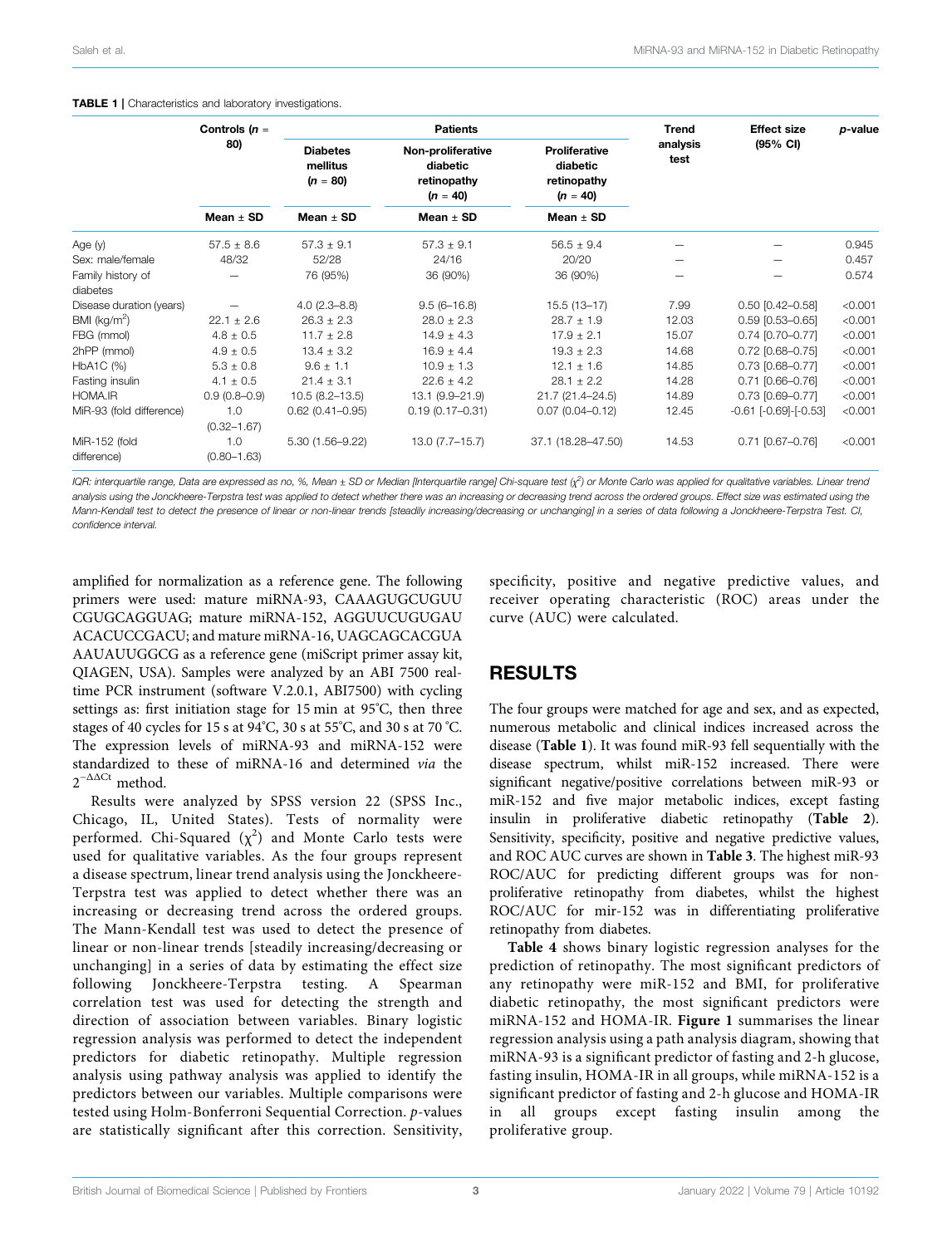#### <span id="page-3-0"></span>TABLE 2 | Correlation between MicroRNA-93 and MicroRNA-152 and laboratory investigations.

|                 | MicroRNA-93              |         |                                              |         |                                                 |         | MicroRNA-152             |         |                                                  |         |                                                 |         |
|-----------------|--------------------------|---------|----------------------------------------------|---------|-------------------------------------------------|---------|--------------------------|---------|--------------------------------------------------|---------|-------------------------------------------------|---------|
|                 | <b>Diabetes mellitus</b> |         | Non-proliferative<br>diabetic<br>retinopathy |         | <b>Proliferative</b><br>diabetic<br>retinopathy |         | <b>Diabetes mellitus</b> |         | Non-<br>proliferative<br>diabetic<br>retinopathy |         | <b>Proliferative</b><br>diabetic<br>retinopathy |         |
|                 | $r_{\rm s}$              | р       | $r_{\rm s}$                                  | p       | $r_{\rm s}$                                     | р       | $r_{\rm s}$              | р       | $r_{\rm s}$                                      | p       | $r_{\rm s}$                                     | р       |
| Fasting glucose | $-0.81$                  | < 0.001 | $-0.66$                                      | < 0.001 | $-0.45$                                         | 0.003   | 0.89                     | < 0.001 | 0.71                                             | < 0.001 | 0.61                                            | < 0.001 |
| 2hPP glucose    | $-0.68$                  | < 0.001 | $-0.60$                                      | < 0.001 | $-0.54$                                         | < 0.001 | 0.72                     | < 0.001 | 0.65                                             | < 0.001 | 0.70                                            | < 0.001 |
| HbA1C           | $-0.64$                  | < 0.001 | $-0.61$                                      | < 0.001 | $-0.60$                                         | < 0.001 | 0.76                     | < 0.001 | 0.56                                             | < 0.001 | 0.64                                            | < 0.001 |
| Fasting insulin | $-0.47$                  | < 0.001 | $-0.65$                                      | < 0.001 | $-0.23$                                         | 0.179   | 0.67                     | < 0.001 | 0.72                                             | < 0.001 | 0.23                                            | 0.147   |
| HOMA.IR         | $-0.79$                  | < 0.001 | $-0.68$                                      | < 0.001 | $-0.45$                                         | 0.004   | $-0.88$                  | < 0.001 | 0.72                                             | < 0.001 | 0.59                                            | < 0.001 |

<span id="page-3-1"></span>TABLE 3 | Sensitivity and specificity of MicroRNA-93 and MicroRNA-152 expression in diagnosis of the studied patients' groups.

|                          |                                                               |                                                              | MicroRNA-93                                                       |                                             | MicroRNA-152                                                  |                                                              |                                                                   |                                             |  |
|--------------------------|---------------------------------------------------------------|--------------------------------------------------------------|-------------------------------------------------------------------|---------------------------------------------|---------------------------------------------------------------|--------------------------------------------------------------|-------------------------------------------------------------------|---------------------------------------------|--|
|                          | Non-<br>proliferative<br>diabetic<br>retinopathy <sup>a</sup> | <b>Proliferative</b><br>diabetic<br>retinopathy <sup>a</sup> | Non-proliferative<br>vs. proliferative<br>diabetic<br>retinopathy | <b>Diabetic</b><br>retinopathy <sup>a</sup> | Non-<br>proliferative<br>diabetic<br>retinopathy <sup>a</sup> | <b>Proliferative</b><br>diabetic<br>retinopathy <sup>a</sup> | Non-proliferative<br>vs. proliferative<br>diabetic<br>retinopathy | <b>Diabetic</b><br>retinopathy <sup>a</sup> |  |
| <b>AUC</b>               | $0.99(0.97 - 1.0)$                                            | 0.88<br>$(0.78 - 0.93)$                                      | $0.79(0.69 - 0.88)$                                               | 0.92<br>$(0.88 - 0.97)$                     | 0.81<br>$(0.73 - 0.90)$                                       | $0.97(0.91 - 1.0)$                                           | $0.88(0.81 - 0.96)$                                               | 0.89<br>$(0.84 - 0.94)$                     |  |
| Cutoff<br>point          | $≤0.22$                                                       | $\le 0.13$                                                   | $\le 0.15$                                                        | $≤0.32$                                     | $\geq 6.70$                                                   | $\geq$ 12.55                                                 | >15.75                                                            | >8.75                                       |  |
| Sensitivity<br>%         | 97%                                                           | 95%                                                          | 85%                                                               | 85%                                         | 82%                                                           | 93%                                                          | 85%                                                               | 85%                                         |  |
| Specificity<br>%         | 95%                                                           | 100%                                                         | 63%                                                               | 86%                                         | 67%                                                           | 91%                                                          | 80%                                                               | 72%                                         |  |
| PPV%<br>NPV%<br>Accuracy | 91%<br>99%<br>96%                                             | 100%<br>98%<br>98%                                           | 69%<br>81%<br>74%                                                 | 86%<br>85%<br>86%                           | 56%<br>88%<br>72%                                             | 84%<br>96%<br>92%                                            | 81%<br>84%<br>82%                                                 | 76%<br>83%<br>79%                           |  |

aVs. Diabetes mellitus group.

<span id="page-3-2"></span>

|                  | Diabetic retinopathy |         | Proliferative diabetic retinopathy |         |  |
|------------------|----------------------|---------|------------------------------------|---------|--|
|                  | <b>OR [95% CI]</b>   | p Value | <b>OR [95% CI]</b>                 | p Value |  |
| MiR-152          | 1.37 [1.18-1.58]     | < 0.001 | 1.47 [1.12-1.92]                   | 0.005   |  |
| BMI              | 1.49 [1.13-1.96]     | 0.004   | 1.39 [0.84-2.31]                   | 0.194   |  |
| Disease duration | 1.29 [1.04-1.60]     | 0.018   | 1.08 [0.90-1.29]                   | 0.377   |  |
| MiR-93           | $0.01$ [0.0-0.47]    | 0.019   | $0.25$ [0.07-0.86]                 | 0.028   |  |
| 2hPP glucose     | $0.99$ [0.96-1.01]   | 0.359   | $0.01$ $[0.0 - 3.34]$              | 0.278   |  |
| HbA1c            | 1.15 [0.55-2.42]     | 0.700   | $0.91$ [0.84-1.07]                 | 0.100   |  |
| HOMA.IR          | 1.01 [0.83-1.24]     | 0.861   | 2.66 [1.30-5.45]                   | 0.007   |  |

## **DISCUSSION**

Diabetic retinopathy is one of the main microvascular complications, and proliferative diabetic retinopathy is the most progressive phase and a serious vision-threatening condition ([19](#page-5-18), [20](#page-5-19)). Various studies have investigated roles for miRNAs in a variety of diseases such as diabetic retinopathy ([21](#page-5-20), [22](#page-5-21)). We hypothesised differences in the expression of miR-93 and miR-152 in type 2 diabetes and one of its main complications; diabetic retinopathy. Our results revealed a trend to decrease

levels of miR-93 across patients with diabetes, non-proliferative diabetic retinopathy, then proliferative diabetic retinopathy compared to controls, while the expression level of miR-152 showed a gradual increase in these groups. Additionally, both miRNAs were independent predictors of diabetic retinopathy and had good sensitivity and specificity for the diagnosis of diabetes and diabetic retinopathy and its subtypes.

Previously, circulating miR-93 expression was found to be decreased in patients with diabetes versus healthy controls ([11,](#page-5-10) [23](#page-6-0)). Long et al., [\(24](#page-6-1)) in an animal model of type 2 diabetes,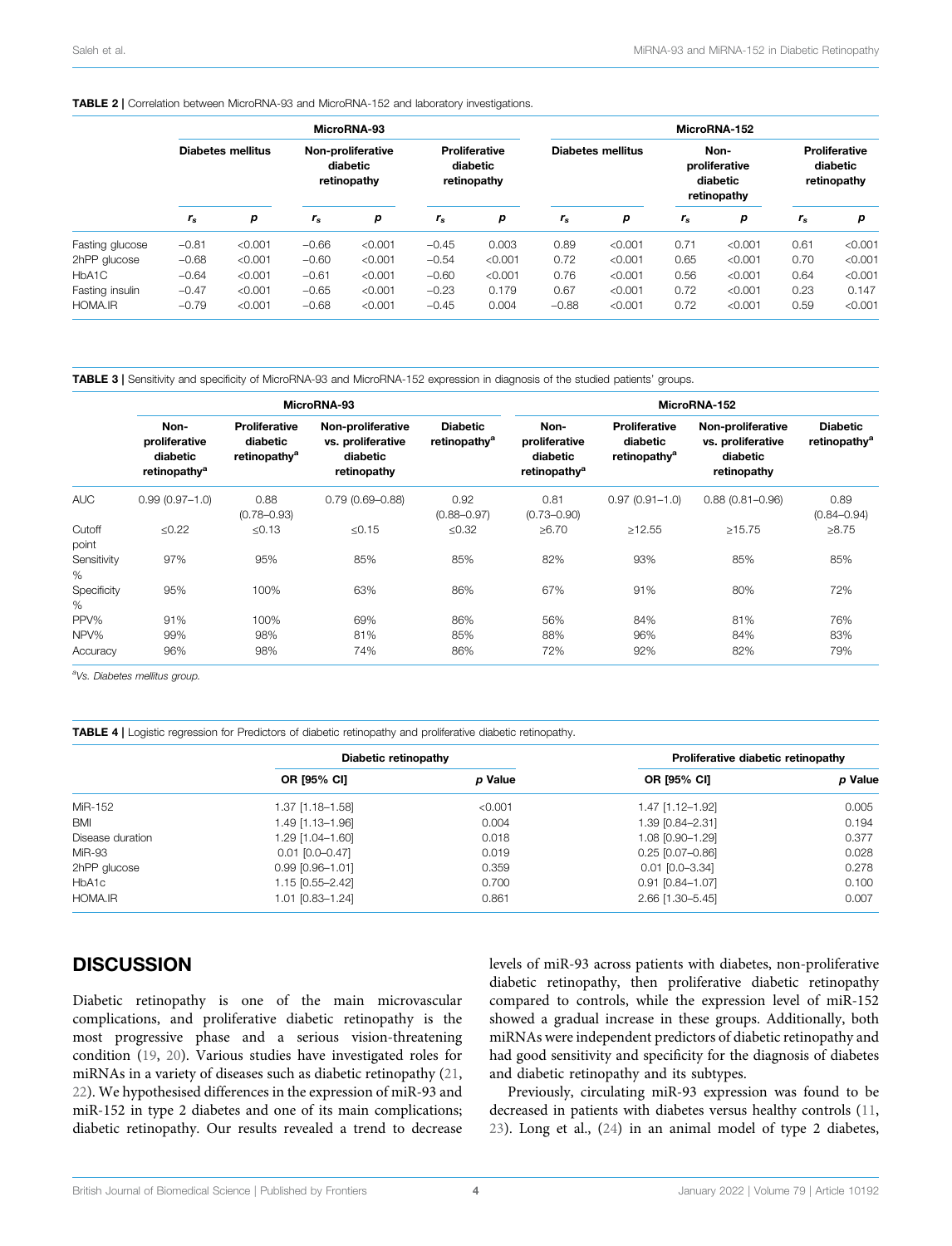

<span id="page-4-0"></span>showed that hyperglycaemia causes downregulation of miR-93, which our data of decreased miRNA-93 in the diabetic group as compared to controls and its negative correlation with glucose and HbA1C levels in different patients groups supports. Our data adds to that of others who reported overexpression of miR-152 in diabetes with a positive association with HbA1c levels [\(25](#page-6-2)), miR-152 upregulation in the islets of a type 2 diabetic model [\(26](#page-6-3)), and miR-152 overexpression in type 1 diabetes [\(27\)](#page-6-4).

Various factors, such as VEGF and transforming growth factor $β$  (TGF $β$ ) may participate in, and increase the risk of, proliferative retinopathy, and induce epithelial to mesenchymal transition (EMT) ([28](#page-6-5), [29\)](#page-6-6). Fuchs et al. [\(30\)](#page-6-7) reported the ability of miRNA-93 to suppress TGFβ-induced VEGFA secretion from retinal pigment epithelium cell lines and to convert TGFβinduced mesenchymal retinal epithelial cells back to the epithelial-like status, which part-explains our finding of a gradual decrease in miRNA-93 expression across patient groups, with the lowest expression level in patients with proliferative diabetic retinopathy. Similarly, miR-93 expression was reduced in acute ocular hypertension retinae compared to controls and miR-93 upregulation suppressed microglial proliferation, inflammation, and cytokine secretion [\(31\)](#page-6-8). Moreover, miR-93 was also investigated in diabetic renal vascular complications suggesting its antiangiogenic and antifibrotic properties and showed decreased expression in renal tissue of patients with diabetic nephropathy [\(32](#page-6-9)), and in a diabetic kidney model was speculated to affect nucleosome remodeling [\(10](#page-5-9)). Others reported an inverse relationship between the expression level of miR-93 and VEGF in patients with endometriosis [\(33\)](#page-6-10).

MiR-152 has been investigated in other diabetic complications, such as increased expression in diabetic nephropathy, with more marked increases in progressive disease ([25](#page-6-2)). In diabetic foot ulcers, another diabetic complication, miR-152-3p expression was elevated in ulcer tissues as compared to normal foot tissues ([34](#page-6-11)). The authors showed that miR-152 targets and decreases the expression of phosphatase and tensin homolog (PTEN) in diabetic foot ulcers.

PTEN is identified to control cellular apoptosis and proliferation [\(34\)](#page-6-11). This relation with PTEN and cellular proliferation was analyzed in another study in nasopharyngeal carcinoma, which revealed that elevated miR-152 expression suppresses apoptosis and enhances invasion and proliferation of malignant cells, which might be via downregulation of PTEN ([35\)](#page-6-12). These data indicate a relationship between miR-152 and cell proliferation, which might explain our finding of its overexpression in our patients, specifically those with proliferative diabetic retinopathy.

Despite the above, some studies on both miRNAs have provided conflicting results. For example, miR-93 has been reported as upregulated in diabetic retinopathy ([36](#page-6-13)), and miR-152 downregulation in retinal cells in hyperglycemia [\(37\)](#page-6-14). Furthermore, the effect of these miRNAs in cancer cell proliferation is also unclear. miRNA-93 was revealed to inhibit malignant cell migration and EMT in breast cancer cells [\(38\)](#page-6-15), whilst miRNA-93 was overexpressed in glioma cells and related to progressive stages [\(39\)](#page-6-16). This lack of consensus may be due to the multiplicity of genetic mechanisms involved in cellular proliferation and angiogenesis with the need for more investigations on both blood and tissue samples to clarify any effects.

The current study revealed good diagnostic performances of both miR-93 (downregulation) and miR-152 (upregulation) in diabetes and diabetic retinopathy with a significant correlation with different diabetic biomarkers. We speculate that these miRNAs may be therapeutic targets in the management of diabetic retinopathy. Additionally, both miRNAs are an independent risk factor for diabetic retinopathy. From our results of decreased miR-93 and increased miR-152 across patients with diabetes, non-proliferative diabetic retinopathy then proliferative diabetic retinopathy, we suggest their value as potential biomarkers in diabetes and diabetic retinopathy, specifically, in proliferative diabetic retinopathy. Our data represent an advance in biomedical science in that they show that miR-93 and miR-152 have potential in the assessment and management of the progression of diabetes to retinopathy.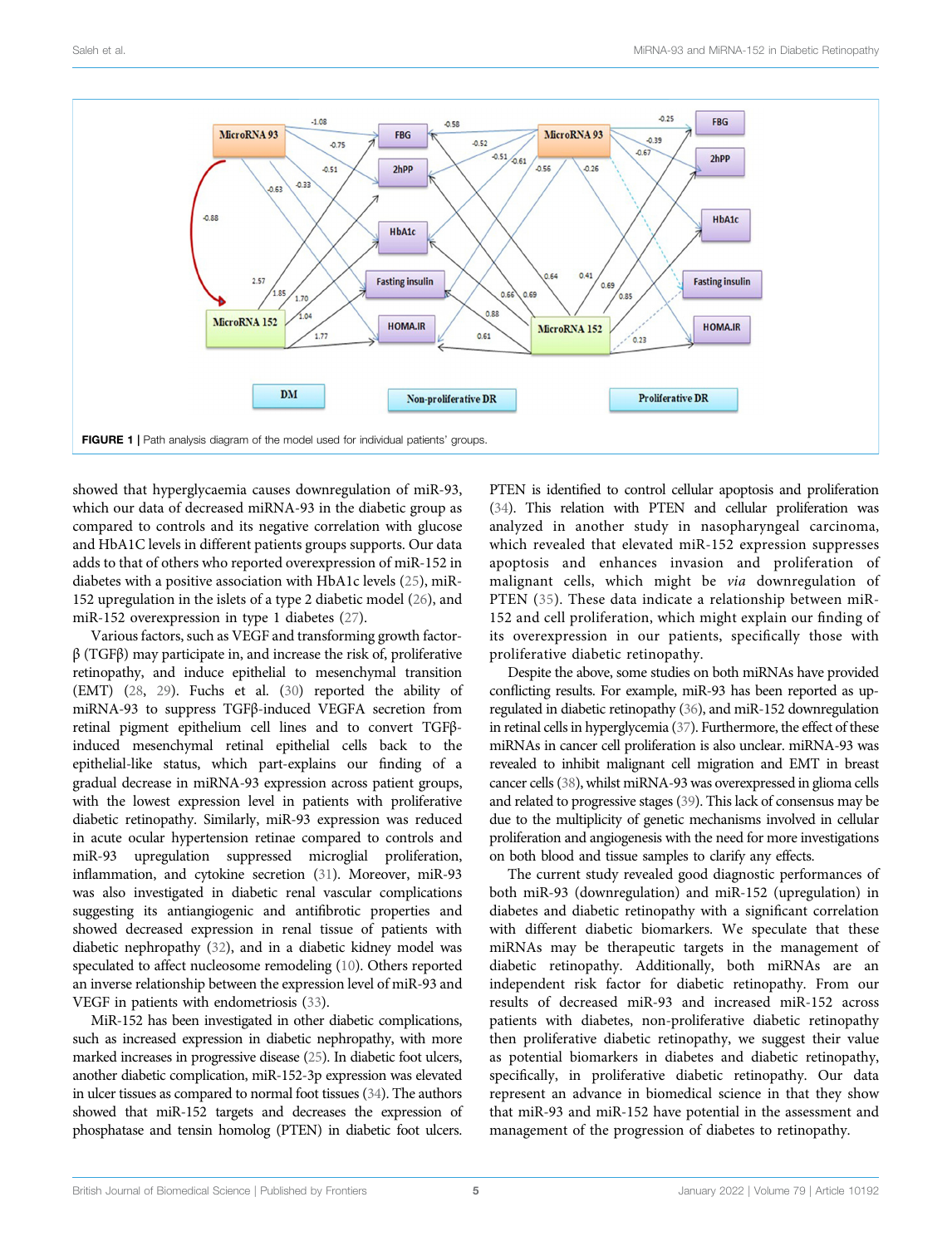## What is Known About This Subject?

- Diabetic retinopathy is one of the main microvascular outcomes of diabetes, considered a major source of vision loss.
- Dysregulation of microRNAs (miRNAs) has been associated with some diabetic microvascular complications such as diabetic retinopathy.

# What Does This Study Add?

- MiR-93 and miR-152 can distinguish patients with diabetes from healthy controls, and change in a linear trend with the spectrum of disease severity.
- Both miRNAs might be served as potential biomarkers for diabetes and diabetic retinopathy specifically, proliferative diabetic retinopathy.

# DATA AVAILABILITY STATEMENT

The original contributions presented in the study are included in the article/Supplementary Material, further inquiries can be directed to the corresponding author.

# **REFERENCES**

- <span id="page-5-0"></span>1. Saeedi Borujeni MJ, Esfandiary E, Taheripak G, Codoñer-Franch P, Alonso-Iglesias E, Mirzaei H. Molecular Aspects of Diabetes Mellitus: Resistin, microRNA, and Exosome. J Cel Biochem. (2018) 119:1257–72. doi:[10.1002/](https://doi.org/10.1002/jcb.26271) [jcb.26271](https://doi.org/10.1002/jcb.26271)
- <span id="page-5-1"></span>2. Martinez B, Peplow PV. MicroRNAs as Biomarkers of Diabetic Retinopathy and Disease Progression. Neural Regen Res (2019) 14:1858–69. doi:[10.4103/](https://doi.org/10.4103/1673-5374.259602) [1673-5374.259602](https://doi.org/10.4103/1673-5374.259602)
- <span id="page-5-2"></span>3. Solomon SD, Chew E, Duh EJ, Sobrin L, Sun JK, VanderBeek BL. Diabetic Retinopathy: A Position Statement by the American Diabetes Association. Diabetes Care (2017) 40:412–8. doi:[10.2337/dc16-2641](https://doi.org/10.2337/dc16-2641)
- <span id="page-5-3"></span>4. Li JQ, Welchowski T, Schmid M, Letow J, Wolpers C, Pascual-Camps I. Prevalence, Incidence and Future Projection of Diabetic Eye Disease in Europe: a Systematic Review and Meta-Analysis. Eur J Epidemiol (2020) 35:11–23. doi[:10.1007/s10654-019-00560-z](https://doi.org/10.1007/s10654-019-00560-z)
- <span id="page-5-4"></span>5. Zhao J, Gao S, Zhu Y, Shen X. Significant Role of microRNA-219-5p in Diabetic Retinopathy and its Mechanism of Action. Mol Med Rep (2018) 18: 385–90. doi[:10.3892/mmr.2018.8988](https://doi.org/10.3892/mmr.2018.8988)
- <span id="page-5-5"></span>6. Liu E, Kaidonis G, McComish BJ, Gillies MC, Abhary S, Essex RW. MicroRNA-related Genetic Variants Are Associated with Diabetic Retinopathy in Type 1 Diabetes Mellitus. Invest Ophthalmol Vis Sci (2019) 60:3937–42. doi:[10.1167/iovs.18-25570](https://doi.org/10.1167/iovs.18-25570)
- <span id="page-5-6"></span>7. Tayel SI, Saleh AA, El-Hefnawy SM, Elzorkany KM, Elgarawany GE, Noreldin RI. Simultaneous Assessment of MicroRNAs 126 and 192 in Diabetic Nephropathy Patients and the Relation of These MicroRNAs with Urinary Albumin. Cmm (2020) 20:361–71. doi:[10.2174/1566524019666191019103918](https://doi.org/10.2174/1566524019666191019103918)
- <span id="page-5-7"></span>8. Abdeltawab A, Zaki ME, Abdeldayem Y, Mohamed AA, Zaied SM. Circulating Micro RNA-223 and Angiopoietin-like Protein 8 as Biomarkers of Gestational Diabetes Mellitus. Br J Biomed Sci (2020) 78:1–6. doi:[10.1080/](https://doi.org/10.1080/09674845.2020.1764211) [09674845.2020.1764211](https://doi.org/10.1080/09674845.2020.1764211)
- <span id="page-5-8"></span>9. Kovacs B, Lumayag S, Cowan C, Xu S. microRNAs in Early Diabetic Retinopathy in Streptozotocin-Induced Diabetic Rats. Invest Ophthalmol Vis Sci (2011) 52:4402–9. doi:[10.1167/iovs.10-6879](https://doi.org/10.1167/iovs.10-6879)
- <span id="page-5-9"></span>10. Badal SS, Wang Y, Long J, Corcoran DL, Chang BH, Truong LD. MiR-93 Regulates Msk2-Mediated Chromatin Remodelling in Diabetic Nephropathy. Nat Commun (2016) 7:12076–15. doi[:10.1038/ncomms12076](https://doi.org/10.1038/ncomms12076)
- <span id="page-5-10"></span>11. Salas-Pérez F, Codner E, Valencia E, Pizarro C, Carrasco E, Pérez-Bravo F. MicroRNAs miR-21a and miR-93 Are Down Regulated in Peripheral Blood

# ETHICS STATEMENT

The studies involving human participants were reviewed and approved by Human Rights Committee in Research at Menoufia University. The patients/participants provided their written informed consent to participate in this study.

## AUTHOR CONTRIBUTIONS

AS: Conceptualization, editing. SE-H: Investigation, Methodology. ZK: Validation, Visualization. AA: Data collection, Writing Original draft preparation. MN: Sample collection, Writing and EA: Investigation, Met.

# CONFLICT OF INTEREST

The authors declare that the research was conducted in the absence of any commercial or financial relationships that could be construed as a potential conflict of interest.

Mononuclear Cells (PBMCs) from Patients with Type 1 Diabetes. Immunobiology (2013) 218:733–7. doi[:10.1016/j.imbio.2012.08.276](https://doi.org/10.1016/j.imbio.2012.08.276)

- <span id="page-5-11"></span>12. Zhou X, Zhao F, Wang ZN, Song YX, Chang H, Chiang Y. Altered Expression of miR-152 and miR-148a in Ovarian Cancer Is Related to Cell Proliferation. Oncol Rep (2012) 27:447–54. doi:[10.3892/or.2011.1482](https://doi.org/10.3892/or.2011.1482)
- <span id="page-5-12"></span>13. Roux M, Perret C, Feigerlova E, Mohand Oumoussa B, Saulnier P-J, Proust C. Plasma Levels of Hsa-miR-152-3p Are Associated with Diabetic Nephropathy in Patients with Type 2 Diabetes. Nephrol Dial Transpl (2018) 33:2201–7. doi:[10.1093/ndt/gfx367](https://doi.org/10.1093/ndt/gfx367)
- <span id="page-5-13"></span>14. Ofori JK, Salunkhe VA, Bagge A, Vishnu N, Nagao M, Mulder H. Elevated miR-130a/miR130b/miR-152 Expression Reduces Intracellular ATP Levels in the Pancreatic Beta Cell. Sci Rep (2017) 7:44986–15. doi[:10.1038/srep44986](https://doi.org/10.1038/srep44986)
- <span id="page-5-14"></span>15. American Diabetes Association. 2. Classification and Diagnosis of Diabetes: Standards of Medical Care in Diabetes-2018. Diabetes Care (2018) 41(Suppl. 1):S13–27. doi[:10.2337/dc18-S002](https://doi.org/10.2337/dc18-S002)
- <span id="page-5-15"></span>16. Obineche EN, Gillett MP, Abdulle A, Sulaiman M, Al-Rokhaimi M. Leptin, Lipid and Lipid Metabolism-Related Hormones in Chronic Renal Failure in Arabia. Nephrology (2002) 7:115–20. doi[:10.1046/j.1440-1797.2002.00102.x](https://doi.org/10.1046/j.1440-1797.2002.00102.x)
- <span id="page-5-16"></span>17. Early Treatment Diabetic Retinopathy Study Research Group. Grading Diabetic Retinopathy from Stereoscopic Color Fundus Photographs-Aan Extension of the Modified Airlie House Classification. ETDRS Report Number 10. Early Treatment Diabetic Retinopathy Study Research Group. Ophthalmology (1991) 98:786–806.
- <span id="page-5-17"></span>18. Matthews DR, Hosker JP, Rudenski AS, Naylor BA, Treacher DF, Turner RC. Homeostasis Model Assessment: Insulin Resistance and ?-cell Function from Fasting Plasma Glucose and Insulin Concentrations in Man. Diabetologia (1985) 28:412–9. doi:[10.1007/bf00280883](https://doi.org/10.1007/bf00280883)
- <span id="page-5-18"></span>19. Lee R, Wong TY, Sabanayagam C. Epidemiology of Diabetic Retinopathy, Diabetic Macular Edema and Related Vision Loss. Eye Vis (Lond) (2015) 2(1): 17. doi[:10.1186/s40662-015-0026-2](https://doi.org/10.1186/s40662-015-0026-2)
- <span id="page-5-19"></span>20. Zhang X, Wu J, Wu C, Bian A-l., Geng S, Dai R-p. Comparison of Aqueous Humor Levels of PlGF and VEGF in Proliferative Diabetic Retinopathy before and after Intravitreal Conbercept Injection. Diabetes Res Clin Pract (2020) 162: 108083. doi:[10.1016/j.diabres.2020.108083](https://doi.org/10.1016/j.diabres.2020.108083)
- <span id="page-5-20"></span>21. Gong Q, Su G. Roles of miRNAs and Long Noncoding RNAs in the Progression of Diabetic Retinopathy. Biosci Reps (2017) 37:37. doi[:10.1042/](https://doi.org/10.1042/BSR20171157) [BSR20171157](https://doi.org/10.1042/BSR20171157)
- <span id="page-5-21"></span>22. Moura J, Børsheim E, Carvalho E. The Role of MicroRNAs in Diabetic Complications-Special Emphasis on Wound Healing. Genes (2014) 5: 926–56. doi:[10.3390/genes5040926](https://doi.org/10.3390/genes5040926)